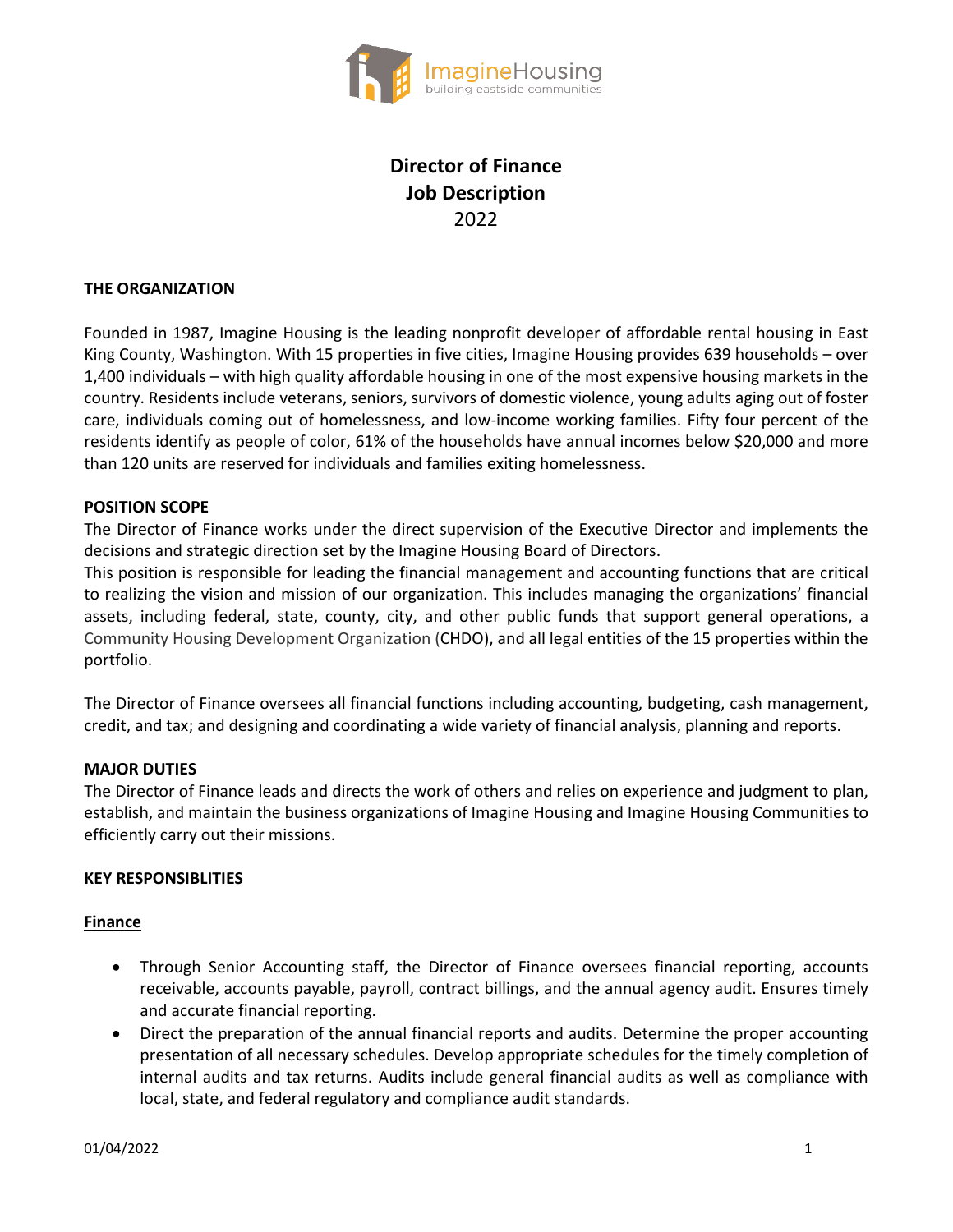- Participates in the development of system wide internal control and accounting policies and procedures. Accountable for implementation of system wide policies and ensures compliance.
- Engage in ongoing improvements, increase efficiency and accuracy in all aspects of accounting processes.
- Establishes and monitors monthly, quarterly, and annual closing processes and deadlines.
- Ensures financial statements are adjusted to properly reflect financials within the established deadlines.
- Work directly with the Board Treasurer to plan and lead the Finance and Audit Committee meetings.

# **Strategic Fiscal Oversight**

- Serve as a key member of the Imagine Housing Leadership Team.
- Align financial and administrative practices and resources with organizational objectives.
- Maintain a forward-looking perspective on the fiscal viability of the organization
- Develop and implement sound operational processing procedures and internal controls for all transaction cycles (cash receipts, cash disbursements, accounts receivable, account payable, payroll, fixed assets). Development and implement procedures related to accounting requirements with all funded contracts.
- Demonstrated financial acumen and analytical capabilities with ability to model new growth scenarios to help business partners make sound financial decisions
- Willingness to be flexible and adaptable to changing external and internal priorities.
- Experience with understanding complex process flows and driving process improvements.

## **Staff Management**

- Demonstrated ability to inspire others; show a strong work ethic; set a positive example by providing assistance, recognition and encouragement; to identify and articulate clear, meaningful goals; to focus the efforts of others, and to quickly adapt well to changing conditions.
- Support and contribute to a creative, collaborative and respectful environment that promotes teamwork.
- Evidence of a management style which successfully builds alliances within the organization.

#### **Administrative**

• With consideration of available and projected financial resources, assist in the development of a General Administration staffing plan that considers current and future staff needs

#### **SKILLS AND QUALIFICATIONS**

- 1. The ideal candidate will have a CPA and/or a Masters Degree in Accounting and at least 7 years of related experience
- 2. Excellent written and oral communications and persuasive skills, including the ability to communicate concisely, to integrate business knowledge and to provide balanced and sound business advice regarding risks.
- 3. Strong experience working with Financial Accounting packages and financial report writing software
- 4. Prior Nonprofit accounting and financial management experience is preferred
- 5. Experience managing an accounting team
- 6. Enthusiasm working with people